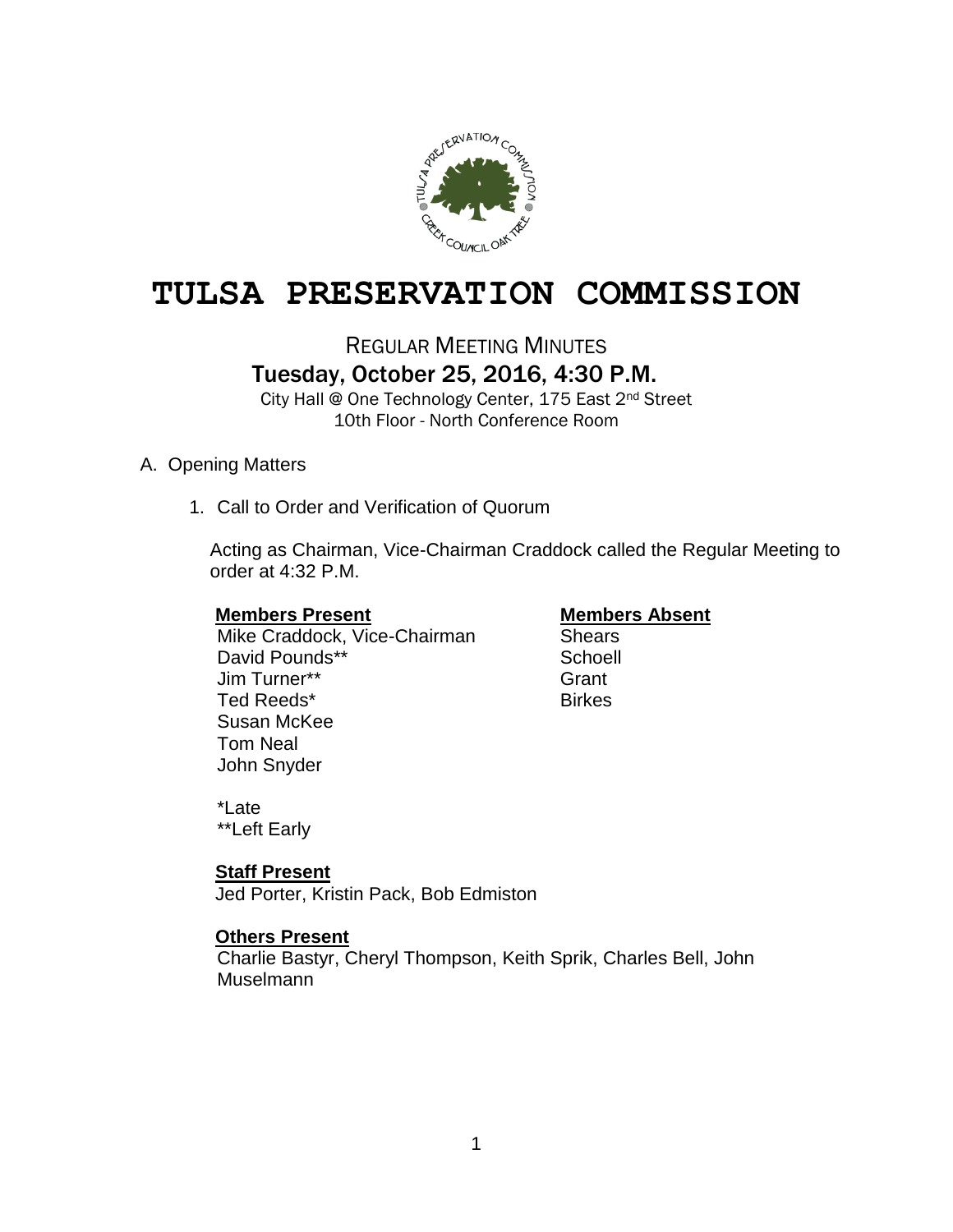2. Disclosure of Conflicts of Interest

Commissioner Neal stated he previously worked with the applicant for HP-16-079 but has no involvement with the current application.

- B. Actionable Items
	- 1. **HP-16-055 / 1401 E. 17th St.** (Swan Lake)

Applicant: John Muselmann

*HP Permit Subcommittee Review Date: None*

### Request:

1. Remove two non-original basement windows and replace with glass block

*Work completed without a Historic Preservation Permit Application would amend the previous approval by the Tulsa Preservation Commission on August 23, 2016 to replace siding on east and south facades of addition with HardiePlank Smooth Lap Siding to match exposure on primary structure with condition the owner may match the existing raked window trim*

Staff presented the application, and the applicant, John Muselmann, was present. Commissioner Turner asked the applicant to clarify where the siding is proposed to be replaced. Mr. Muselmann stated only the siding on the rear addition, but he has another application pending review by the Historic Preservation (HP) Permit Subcommittee for restoring the porch and replacing siding. Mr. Muselmann noted the original house on the lot now resides one lot north, and he believes this building was moved from the country during the 1940s or 1950s.

Commissioner Neal asked the applicant if he was aware of the HP Permit process, and Mr. Muselmann replied yes. Commissioner Neal asked the applicant why he chose to proceed with installing the siding over the basement foundation wall and replacing the two windows. Mr. Muselmann stated there was extra siding, and the worker on site said he could attach it. Commissioner Neal stated glass block would not be appropriate on a 1920s Craftsman Bungalow, and the applicant could have used translucent glass for privacy. Commissioner Pounds asked the Commission if the house was moved in the 1940s or 1950s and, if the addition is from that period, whether the glass block would be appropriate. Commissioner Turner asked the applicant if he would be willing to remove the lowest two courses of siding.

Commissioner Turner made a motion to approve the application with the condition to remove the bottom two courses of siding on the south and east façades of the addition. The motion was seconded by Commissioner Snyder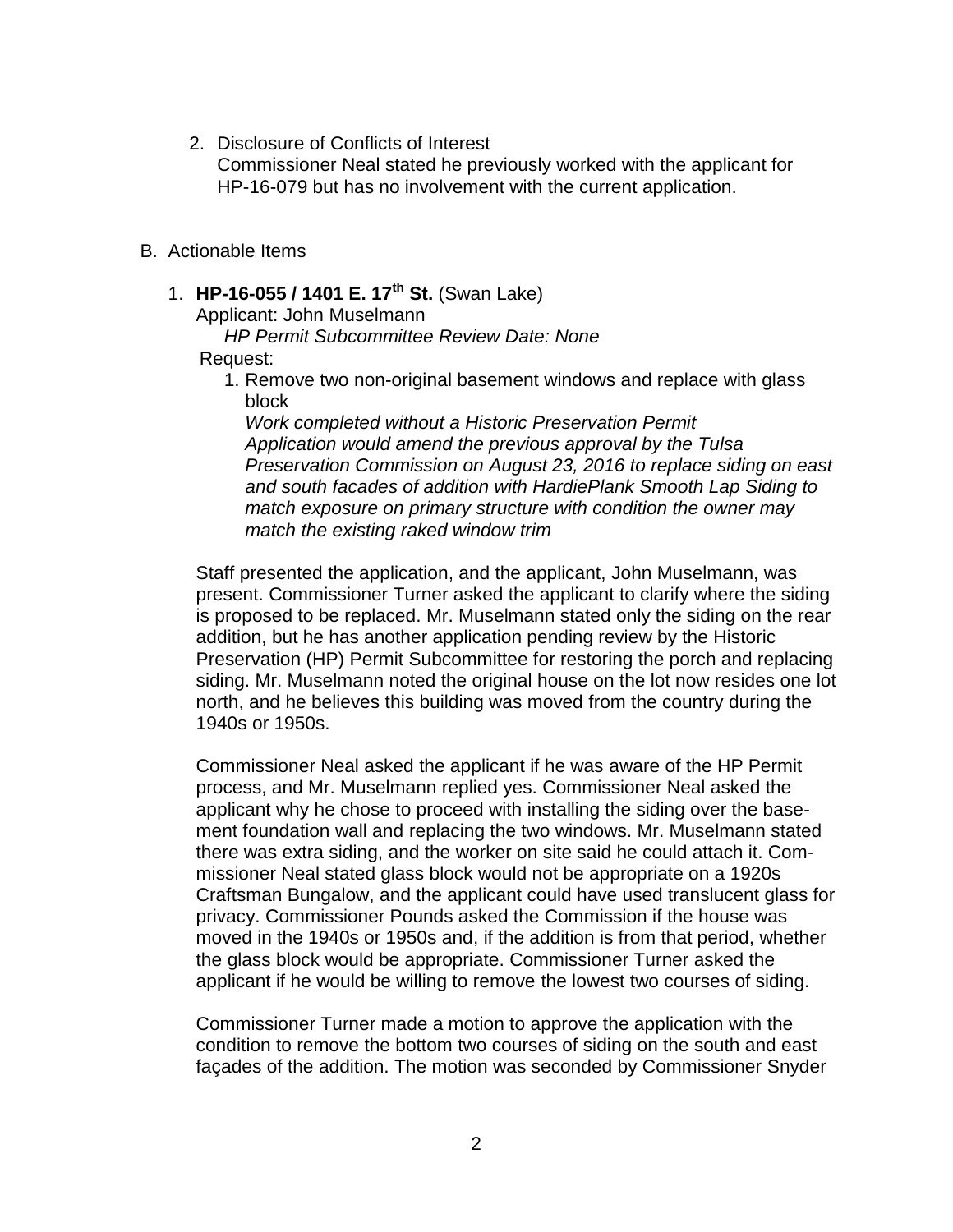and was approved unanimously. Guidelines cited: A.2.1, A.2.2, A.2.3, A.2.4, A.4.1, A.4.2, A.4.4, A.4.5, A.4.6, A.4.7.

**Vote: 1401 E. 17<sup>th</sup> St. <b>(Swan Lake)** 

| In Favor    | <b>Opposed</b> | <b>Abstaining</b> | <b>Not Present</b> |
|-------------|----------------|-------------------|--------------------|
| 1. Craddock |                |                   | <b>Shears</b>      |
| 2. Pounds   |                |                   | Schoell            |
| 3. Turner   |                |                   | Grant              |
| 4. McKee    |                |                   | <b>Birkes</b>      |
| 5. Neal     |                |                   |                    |
| 6. Snyder   |                |                   |                    |

7. Reeds

## 2. **HP-16-077 / 2323 E. 17th Pl.** (Yorktown)

Applicant: Biltmore Homes

 *HP Permit Subcommittee Review Date: October 18, 2016* Request:

1. Construct new single-family residence according to plans submitted

Staff presented the application, and the applicant's representative, Keith Sprik, was present. Commissioner Neal presented the report from the HP Permit Subcommittee and complimented the applicant on the revisions of the design.

Commissioner Neal made a motion to approve the application. The motion was seconded by Commissioner Reeds. The motion was approved unanimously. Guidelines cited: C.1.1, C.1.2, C.1.3, C.1.4, C.1.5, C.2.1, C.2.2, C.2.3, C.2.4, C.2.5, C.2.6, C.3.1, C.4.1, C.4.2, C.4.3, C.5.1, C.5.2, C.5.3.

**Vote: 2323 E. 17<sup>th</sup> Pl. <b>(Yorktown)** 

| In Favor    | <b>Opposed</b> | <b>Abstaining</b> | <b>Not Present</b> |
|-------------|----------------|-------------------|--------------------|
| 1. Craddock |                |                   | <b>Shears</b>      |
| 2. Turner   |                |                   | Schoell            |
| 3. McKee    |                |                   | Grant              |
| 4. Neal     |                |                   | Pounds             |
| 5. Snyder   |                |                   | <b>Birkes</b>      |
| 6. Reeds    |                |                   |                    |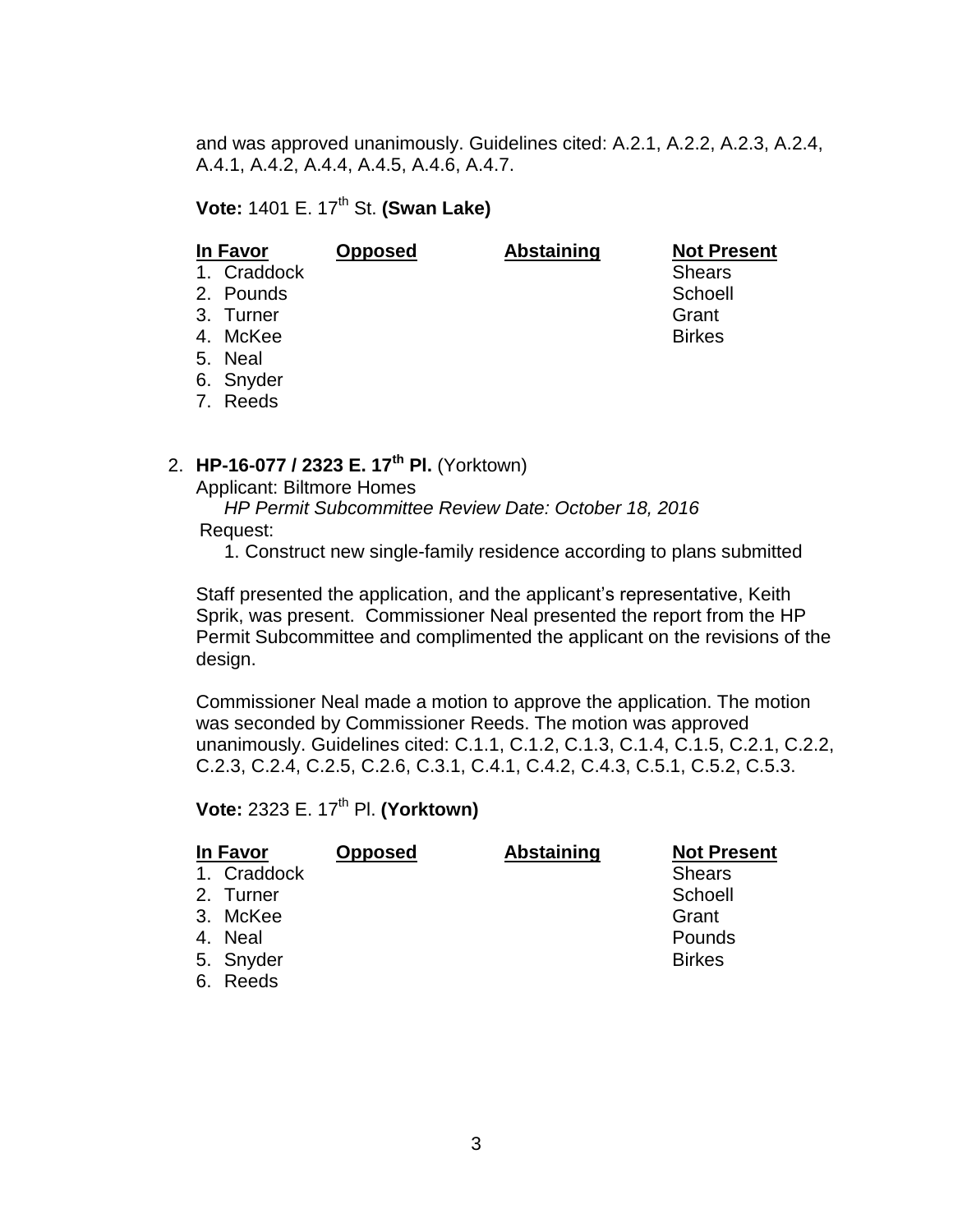#### 3. **HP-16-079 / 1701 S. Madison Ave.** (N. Maple Ridge)

Applicant: Charlie Bastyr for George Davenport

#### *HP Permit Subcommittee Review Date: October 18, 2016*

#### Requests:

- 1. Remove vinyl siding on porch on east side of residence and replace with HardiePlank Smooth Lap Siding with exposure to match that on residence
- 2. Replace doors on porch on east side of residence with Hinged French Patio Doors
- 3. Replace windows on porch on east side of residence with Pinnacle double-hung windows which match existing windows on residence

Staff presented the application, and the applicant's representative, Charlie Bastyr, was present. Commissioner Neal presented the report from the HP Permit Subcommittee and complimented the applicant's representative on the revisions of the design.

Commissioner Neal made a motion to approve the application. The motion was seconded by Commissioner Reeds and was approved unanimously. Guidelines cited: A.1.1, A.1.2, A.1.3, A.1.4, A.2.2, A.2.3, A.2.4, A.3.1, A.3.2, A.3.3, A.3.5, A.3.6, A.3.7, A.3.8, A.4.1, A.4.2, A.4.3, A.4.7.

#### **Vote:** 1701 S. Madison Ave. **(N. Maple Ridge)**

| In Favor    | <b>Opposed</b> | <b>Abstaining</b> | <b>Not Present</b> |
|-------------|----------------|-------------------|--------------------|
| 1. Craddock |                |                   | <b>Shears</b>      |
| 2. Turner   |                |                   | Schoell            |
| 3. McKee    |                |                   | Pounds             |
| 4. Neal     |                |                   | Grant              |
| 5. Snyder   |                |                   | <b>Birkes</b>      |
| 6. Reeds    |                |                   |                    |

## 4. **HP-16-081 / 1533 E. 20th St.** (Swan Lake)

Applicant: Charles Bell

 *HP Permit Subcommittee Review Date: None* Request:

1. Construct new retaining wall and bulkheads according to plans submitted

Staff presented the application, and the applicant, Charles Bell, was present. Mr. Bell stated he would like to keep the existing retaining wall, but the property is located on a corner lot, and it was not the first time a car drove over the wall into the yard. Mr. Bell stated that, in order to reinforce the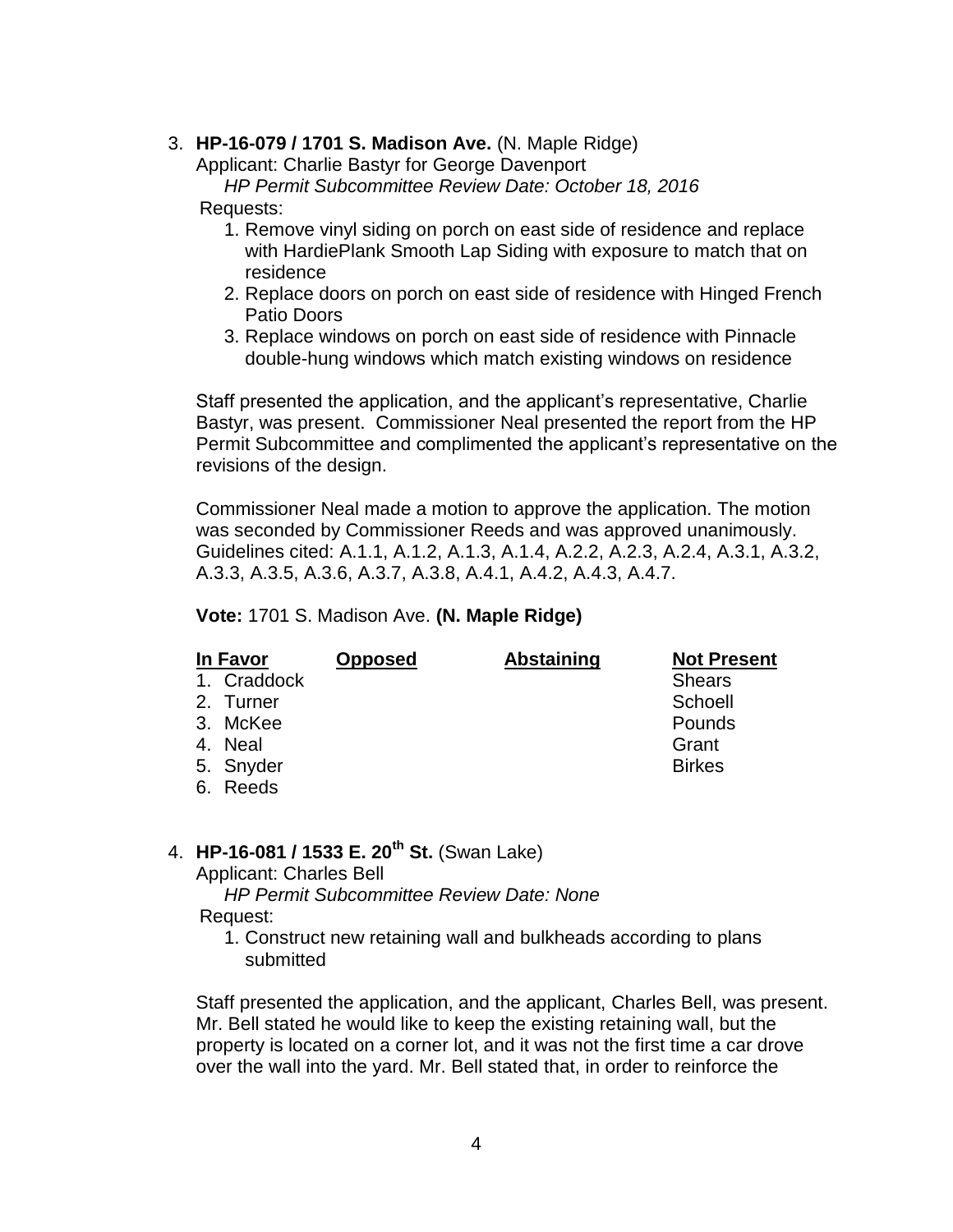existing wall, it would be necessary to remove it and reconstruct it, since the current wall is constructed with mortar and a stone veneer.

Commissioner Reeds made a motion to approve the application. The motion was seconded by Commissioner Neal and was approved unanimously. Guidelines cited: A.1.1, A.1.2, A.1.3, A.1.4, G.1.1, G.1.2, G.1.3, G.1.5, G.2.1, G.2.2, G.2.3.

**Vote:** 1533 E. 20<sup>th</sup> St. **(Swan Lake)** 

| In Favor |             | <b>Opposed</b> | <b>Abstaining</b> | <b>Not Present</b> |
|----------|-------------|----------------|-------------------|--------------------|
|          | 1. Craddock |                |                   | <b>Shears</b>      |
|          | 2. Turner   |                |                   | Pounds             |
|          | 3. McKee    |                |                   | Grant              |
|          | 4. Neal     |                |                   | <b>Birkes</b>      |
|          | 5. Snyder   |                |                   | Schoell            |
|          | 6. Reeds    |                |                   |                    |

C. Follow-Up of Appeal: Discussion and Action on Form of Authorization for Installation of Windows  $-$  1824 E. 16<sup>th</sup> Pl.

Staff summarized the e-mail sent by the owners of 1824 East 16<sup>th</sup> Place regarding approval for the installation of the windows. Staff stated they defer to the Preservation Commission for the form of authorization since the Permit Center will require an approval before the owners can receive a repair permit. Commissioners Turner and McKee asked Staff who determines whether the muntins match. Staff stated it is reasonable to see the windows to verify the muntins match as directed by the ruling of the Board of Adjustment. Staff can present a short letter to the Assistant Director of Development Services to authorize approval as directed by the Board of Adjustment (BOA) with a copy of the Minutes from the BOA Regular Meeting. Commissioner Neal recommended Staff verify the muntins and write a letter to the Assistant Director in consultation with Chairman Shears.

Commissioner Neal made a motion that, after Staff reviews the placement of the muntins as authorized by the Board of Adjustment and if the placement is satisfactory in Staff's opinion, Staff may write and sign a letter informing the Assistant Director that the installation of the windows is authorized pursuant to the Minutes attached from the Board of Adjustment. The motion was seconded by Commissioner Reeds and was approved unanimously.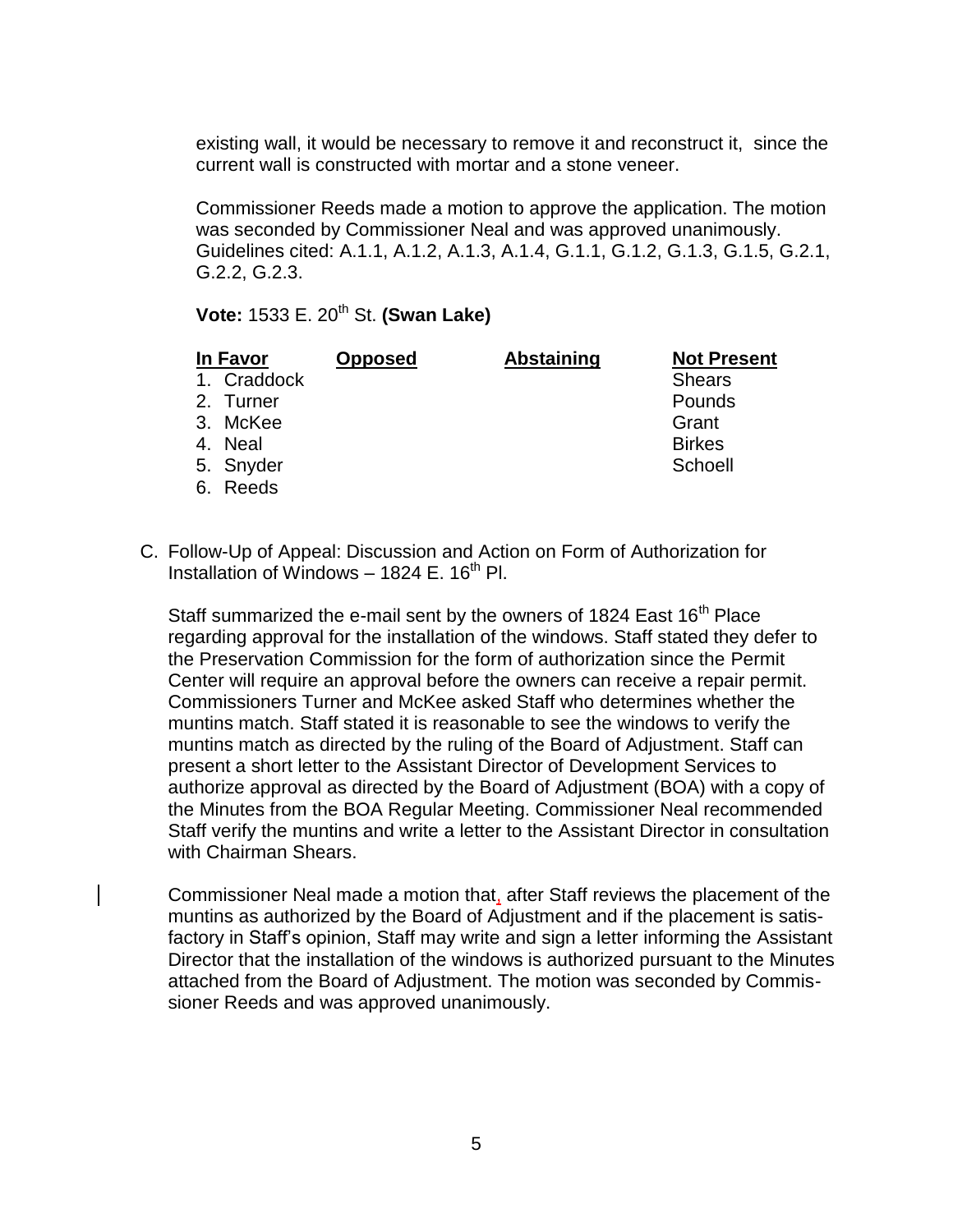### **Vote: Staff review of windows and submittal of letter to the Development Services**

| In Favor    | <b>Opposed</b> | <b>Abstaining</b> | <b>Not Present</b> |
|-------------|----------------|-------------------|--------------------|
| 1. Craddock |                |                   | <b>Shears</b>      |
| 2. Turner   |                |                   | <b>Pounds</b>      |
| 3. McKee    |                |                   | Grant              |
| 4. Neal     |                |                   | <b>Birkes</b>      |
| 5. Snyder   |                |                   | Schoell            |
| 6. Reeds    |                |                   |                    |
|             |                |                   |                    |

#### D. Information Session

#### **1. Review and Discussion of Decorum and Meeting Procedure**

Staff read a letter from a previous applicant and stated several Commissioners requested a review of Decorum. Commissioner Craddock stated Commissioners are public servants and should be courteous to applicants and non-hostile, and he expressed a desire that the Neighborhood Representatives attend, since they participate during the reviews by the HP Permit Subcommittee.

Commissioner Neal stated the public also includes residents who live within the HP Overlay Districts and the Unified Design Guidelines need to be evenly applied, and he observed people have different comfort levels and patience during public meetings. Commissioner Craddock stated the Preservation Commission has done due diligence and acted courteously towards applicants, but, as public servants, the Preservation Commission is held to a higher standard. Commissioner Turner agreed with Commissioner Craddock and added the Preservation Commission should not use inflammatory language, because applicants are proud of their homes and believe they are doing what is best for their houses. Commissioner Reeds added checking your tone of voice can help make a meeting smoother and calmer.

#### 2. **Review and Discussion of Tulsa Preservation Commission and Historic Preservation Permit Subcommittee Meeting Schedules**

Staff asked the Preservation Commission to review different options for the 2017 Meeting Schedule, since the schedule must be submitted to the City Clerk thirty (30) days prior to the end of the year.

#### E. Reports

- 1. Chair Report None
- 2. Staff Report None
- F. New Business None